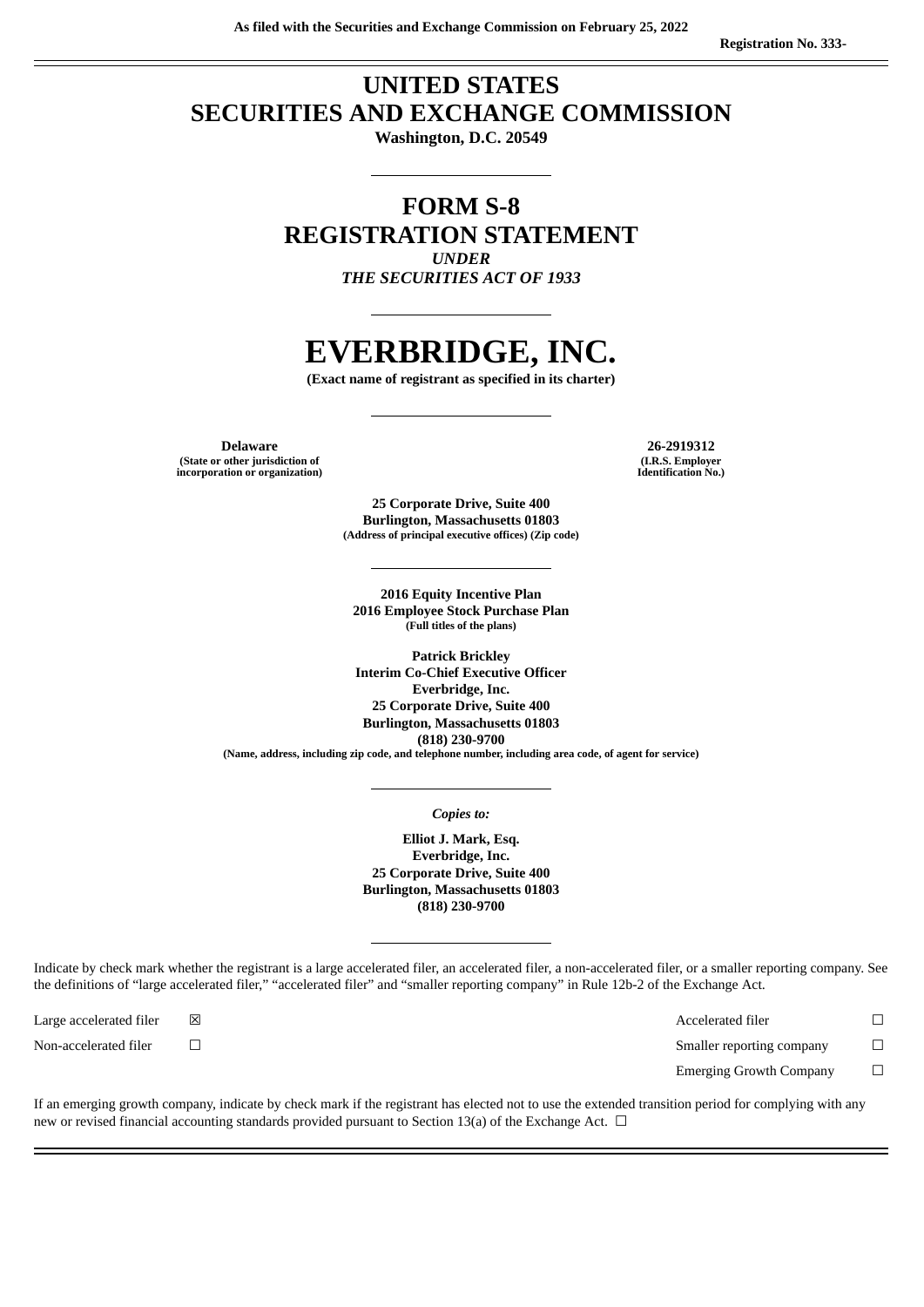#### **INCORPORATION BY REFERENCE OF CONTENTS OF REGISTRATION STATEMENT ON FORM S-8**

This Registration Statement is being filed by Everbridge, Inc. (the "Registrant") for the purpose of registering (i) an additional 1,181,692 shares of Common Stock issuable pursuant to the Everbridge, Inc. 2016 Equity Incentive Plan (the "2016 EIP") and (ii) an additional 200,000 shares of Common Stock issuable pursuant to the Everbridge, Inc. 2016 Employee Stock Purchase Plan (the "2016 ESPP"). These additional shares of Common Stock are securities of the same class as other securities for which a Registration Statement on Form S-8 of the Registrant relating to the same employee benefit plans is effective. The Registrant previously registered shares of its Common Stock for issuance under the 2016 EIP and 2016 ESPP under a Registration Statement on Form S-8 filed with the Securities and Exchange Commission (the "Commission") on [September](http://www.sec.gov/Archives/edgar/data/1437352/000119312516712278/d261329ds8.htm) 16, 2016 (File No. 333-213679), on Form S-8 filed with the Commission on [March](http://www.sec.gov/Archives/edgar/data/1437352/000119312517093888/d319548ds8.htm) 23, 2017 (File No. 333-216909), on Form S-8 filed with the Commission on [September](http://www.sec.gov/Archives/edgar/data/1437352/000119312518281160/d625558ds8.htm) 24, 2018 (File No. 333-227502), on Form S-8 filed with the Commission on [March](http://www.sec.gov/Archives/edgar/data/1437352/000119312519061168/d704471ds8.htm) 1, 2019 (File No. 333-230032), on Form S-8 filed with the Commission on [February](http://www.sec.gov/Archives/edgar/data/1437352/000119312520056494/d871927ds8.htm) 28, 2020 (File No. 333-236767), and on Form S-8 filed with the Commission on [February](http://www.sec.gov/Archives/edgar/data/1437352/000119312521060902/d285401ds8.htm) 26, 2021 (File No. 333-253639). Pursuant to General Instruction E to Form S-8, this Registration Statement hereby incorporates by reference the contents of the Registration Statements referenced above.

#### **Part II**

#### **INFORMATION REQUIRED IN THE REGISTRATION STATEMENT**

| ITEM 8. | <b>EXHIBITS.</b> |
|---------|------------------|
|         |                  |

| <b>Exhibit</b><br>Number | <b>Description</b>                                                         |
|--------------------------|----------------------------------------------------------------------------|
| $4.1^{(1)}$              | Sixth Amended and Restated Certificate of Incorporation of the Registrant. |
| $4.2^{(2)}$              | Second Amended and Restated Bylaws of the Registrant.                      |
| $4.3^{(3)}$              | Form of Common Stock Certificate of the Registrant.                        |
| 5.1                      | Opinion of Elliot J. Mark, Esq. (filed herewith).                          |
| 23.1                     | Consent of Ernst & Young LLP (filed herewith).                             |
| 23.2                     | Consent of Elliot J. Mark, Esq. Reference is made to Exhibit 5.1.          |
| 24.1                     | Power of Attorney. Reference is made to the signature page hereto.         |
| $- - -$                  |                                                                            |

- $99.1^{(4)}$ 2016 Equity Incentive Plan and Forms of Stock Option [Agreement,](http://www.sec.gov/Archives/edgar/data/1437352/000119312516701310/d16274dex104.htm) Notice of Exercise and Stock Option Grant Notice thereunder.
- $99.2^{(5)}$ Forms of Restricted Stock Unit Award [Agreement](http://www.sec.gov/Archives/edgar/data/1437352/000156459017017657/evbg-ex101_210.htm) and Restricted Stock Unit Award Notice under 2016 Equity Incentive Plan.

99.3<sup>(6)</sup> 2016 [Employee](http://www.sec.gov/Archives/edgar/data/1437352/000119312516701310/d16274dex105.htm) Stock Purchase Plan.

107 Filing Fee Table (filed [herewith\).](#page-5-0)

 $(2)$  Previously filed as Exhibit 3.2 to the Registrant's Quarterly Report on Form 10-Q (File No. 001-37874), originally filed with the Commission on August 9, 2021, and incorporated herein by reference.

<sup>(3)</sup> Previously filed as Exhibit 4.1 to the Registrant's Registration Statement on Form S-1/A (File No. 333-213217), originally filed with the Commission on September 6, 2016, as amended, and incorporated herein by reference.

<sup>(4)</sup> Previously filed as Exhibit 10.4 to the Registrant's Registration Statement on Form S-1/A (File No. 333-213217), originally filed with the Commission on September 6, 2016, as amended, and incorporated herein by reference.

<sup>(5)</sup> Previously filed as Exhibit 10.1 to the Registrant's Quarterly Report on Form 10-Q (File No. 001-37874), originally filed with the Commission on August 14, 2017, and incorporated herein by reference.

<sup>(6)</sup> Previously filed as Exhibit 10.5 to the Registrant's Registration Statement on Form S-1/A (File No. 333-213217), originally filed with the Commission on September 6, 2016, as amended, and incorporated herein by reference.

 $\overline{a}$  Previously filed as Exhibit 3.1 to the Registrant's Quarterly Report on Form 10-Q (File No. 001-37874), originally filed with the Commission on August 9, 2021, and incorporated herein by reference.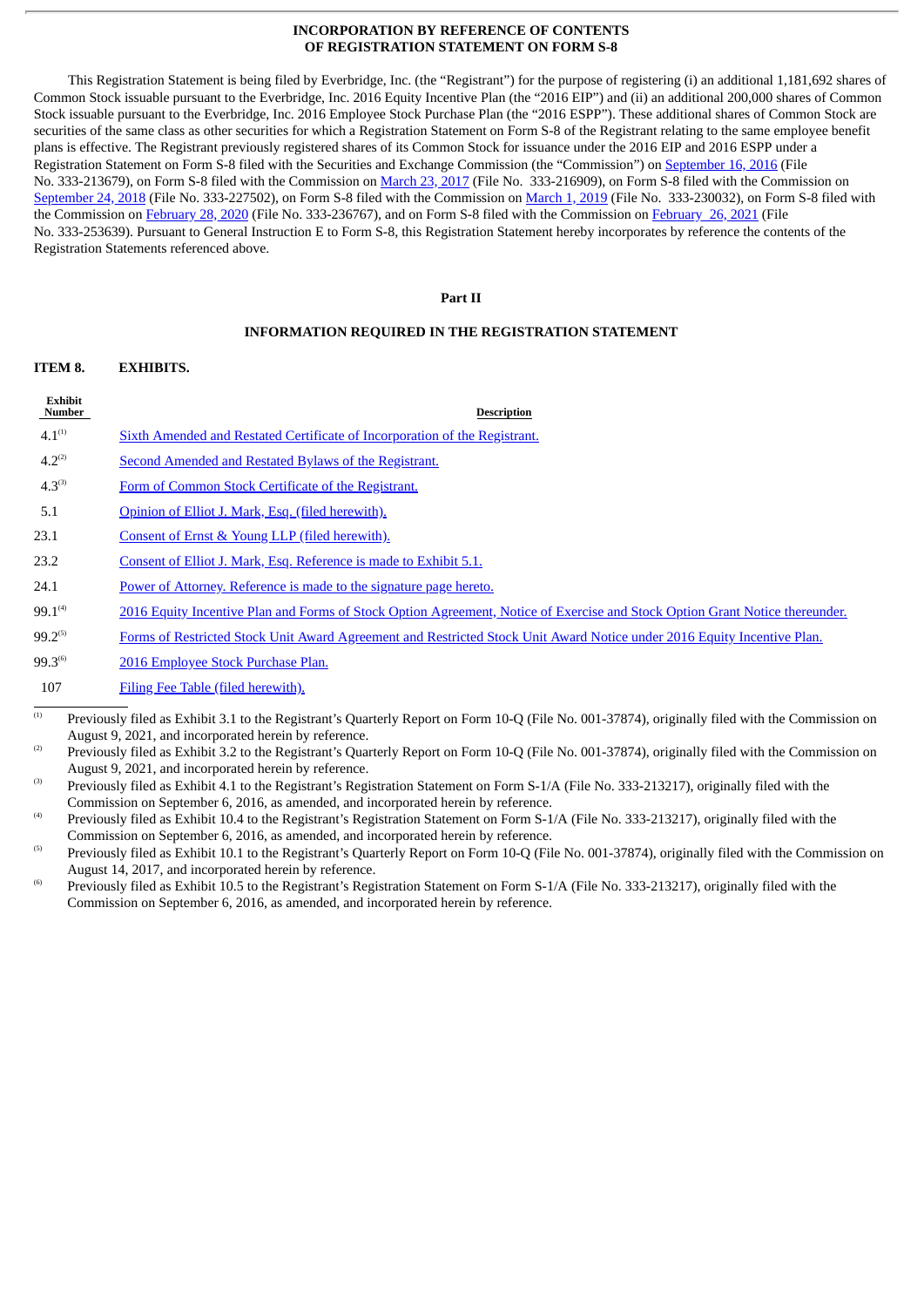#### **SIGNATURES**

<span id="page-2-0"></span>Pursuant to the requirements of the Securities Act of 1933, as amended, the Registrant certifies that it has reasonable grounds to believe that it meets all of the requirements for filing on Form S-8 and has duly caused this Registration Statement to be signed on its behalf by the undersigned, thereunto duly authorized, in the City of Burlington, Commonwealth of Massachusetts, on February 25, 2022.

#### **EVERBRIDGE, INC.**

By: /s/ Elliot J. Mark

Elliot J. Mark *Senior Vice President, General Counsel and Secretary*

#### **POWER OF ATTORNEY**

**KNOW ALL PERSONS BY THESE PRESENTS**, that each person whose signature appears below constitutes and appoints Patrick Brickley and Elliot J. Mark, and each or any one of them, his or her true and lawful attorney-in-fact and agent, with full power of substitution and resubstitution, for him or her and in his or her name, place and stead, in any and all capacities, to sign any and all amendments (including post-effective amendments) to this Registration Statement, and to file the same, with all exhibits thereto, and other documents in connection therewith, with the Securities and Exchange Commission, granting unto said attorneys-in-fact and agents, and each of them, full power and authority to do and perform each and every act and thing requisite and necessary to be done in connection therewith, as fully to all intents and purposes as he or she might or could do in person, hereby ratifying and confirming all that said attorneys-in-fact and agents, or any of them, or their or his substitutes or substitute, may lawfully do or cause to be done by virtue hereof.

Pursuant to the requirements of the Securities Act of 1933, this Registration Statement has been signed by the following persons in the capacities and on the dates indicated.

| Signature                                 | <b>Date</b>                                                                                                                                                                                        |                   |
|-------------------------------------------|----------------------------------------------------------------------------------------------------------------------------------------------------------------------------------------------------|-------------------|
| /s/ Patrick Brickley<br>Patrick Brickley  | Executive Vice President, Chief Financial Officer and Interim<br><b>Co-Chief Executive Officer</b><br>(Principal Financial Officer and Performing the Functions of<br>Principal Executive Officer) | February 25, 2022 |
| /s/ Vernon Irvin<br>Vernon Irvin          | Executive Vice President, Chief Revenue Officer and Interim<br><b>Co-Chief Executive Officer</b><br>(Performing the Functions of Principal Executive Officer)                                      | February 25, 2022 |
| /s/ Phillip E. Huff<br>Phillip E. Huff    | Vice President, Corporate Controller and Chief Accounting Officer February 25, 2022<br>(Principal Accounting Officer)                                                                              |                   |
| /s/ Richard D'Amore<br>Richard D'Amore    | Director                                                                                                                                                                                           | February 25, 2022 |
| /s/ Alison Dean<br><b>Alison Dean</b>     | Director                                                                                                                                                                                           | February 25, 2022 |
| /s/ Jaime Ellertson<br>Jaime Ellertson    | Chairman of the Board of Directors                                                                                                                                                                 | February 25, 2022 |
| /s/ Bruns Grayson<br><b>Bruns Grayson</b> | Director                                                                                                                                                                                           | February 25, 2022 |
| /s/ David Henshall<br>David Henshall      | Vice Chairman of the Board of Directors                                                                                                                                                            | February 25, 2022 |
| /s/ Kent Mathy<br>Kent Mathy              | Director                                                                                                                                                                                           | February 25, 2022 |
| /s/ Simon Paris<br><b>Simon Paris</b>     | Director                                                                                                                                                                                           | February 25, 2022 |
| /s/ Sharon Rowlands<br>Sharon Rowlands    | Director                                                                                                                                                                                           | February 25, 2022 |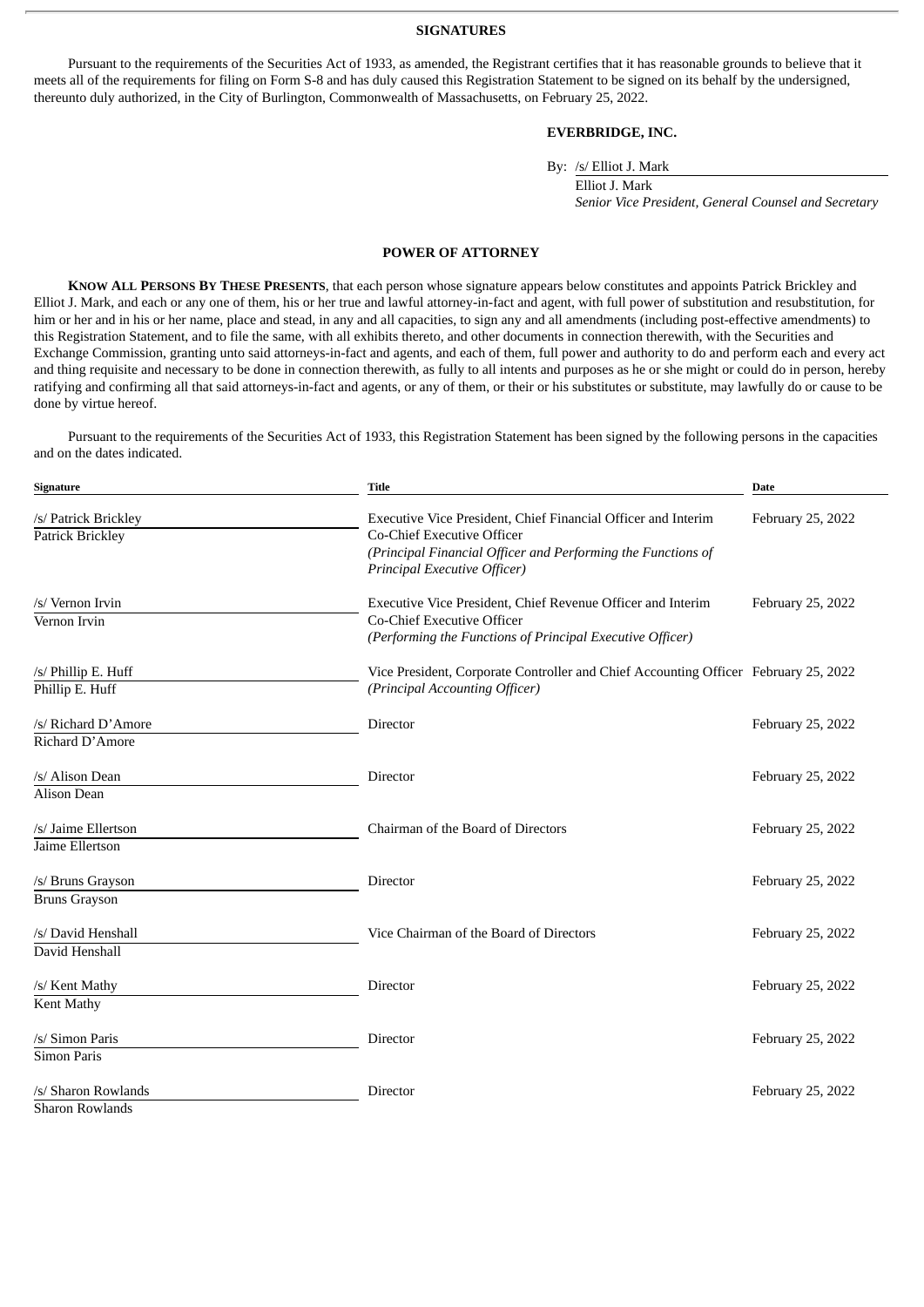<span id="page-3-0"></span>Everbridge, Inc. 25 Corporate Drive, Suite 400 Burlington, MA 01803

Ladies and Gentlemen:

I am the General Counsel of Everbridge, Inc., a Delaware corporation (the "*Company*"), and am providing this opinion in connection with the filing of a registration statement on Form S-8 (the "*Registration Statement*") with the Securities and Exchange Commission, covering the offering of up to an aggregate of 1,381,692 shares of the Company's Common Stock, \$0.001 par value (the *"Shares"*), including (i) 1,181,692 shares (the "*2016 EIP Shares*") pursuant to the Company's 2016 Equity Incentive Plan (the "*2016 EIP*") and (ii) 200,000 shares (the *"2016 ESPP Shares"*) pursuant to the Company's 2016 Employee Stock Purchase Plan (the "*2016 ESPP*," and collectively with the 2016 EIP, the "*Plans*").

In connection with this opinion, I have examined and relied upon the Registration Statement and related Prospectuses included therein, the Company's Amended and Restated Certificate of Incorporation and Bylaws, as currently in effect, the Plans and the originals or copies certified to my satisfaction of such other records, documents, certificates, memoranda and other instruments as I deem necessary or appropriate to enable me to render the opinion expressed below. I have assumed the genuineness and authenticity of all documents submitted to me as originals and the conformity to originals of all documents submitted to me as copies thereof.

My opinion is expressed only with respect to the General Corporation Law of the State of Delaware.

On the basis of the foregoing, and in reliance thereon, I am of the opinion that the 2016 EIP Shares, when sold and issued in accordance with the 2016 EIP, and the 2016 ESPP Shares, when sold and issued in accordance with the 2016 ESPP, and in each case when sold and issued in accordance with the Registration Statement and related Prospectuses, will be validly issued, fully paid, and nonassessable (except as to shares issued pursuant to certain deferred payment arrangements, which will be fully paid and nonassessable when such deferred payments are made in full).

I consent to the filing of this opinion as an exhibit to the Registration Statement.

Very truly yours,

/s/ Elliot J. Mark

Elliot J. Mark General Counsel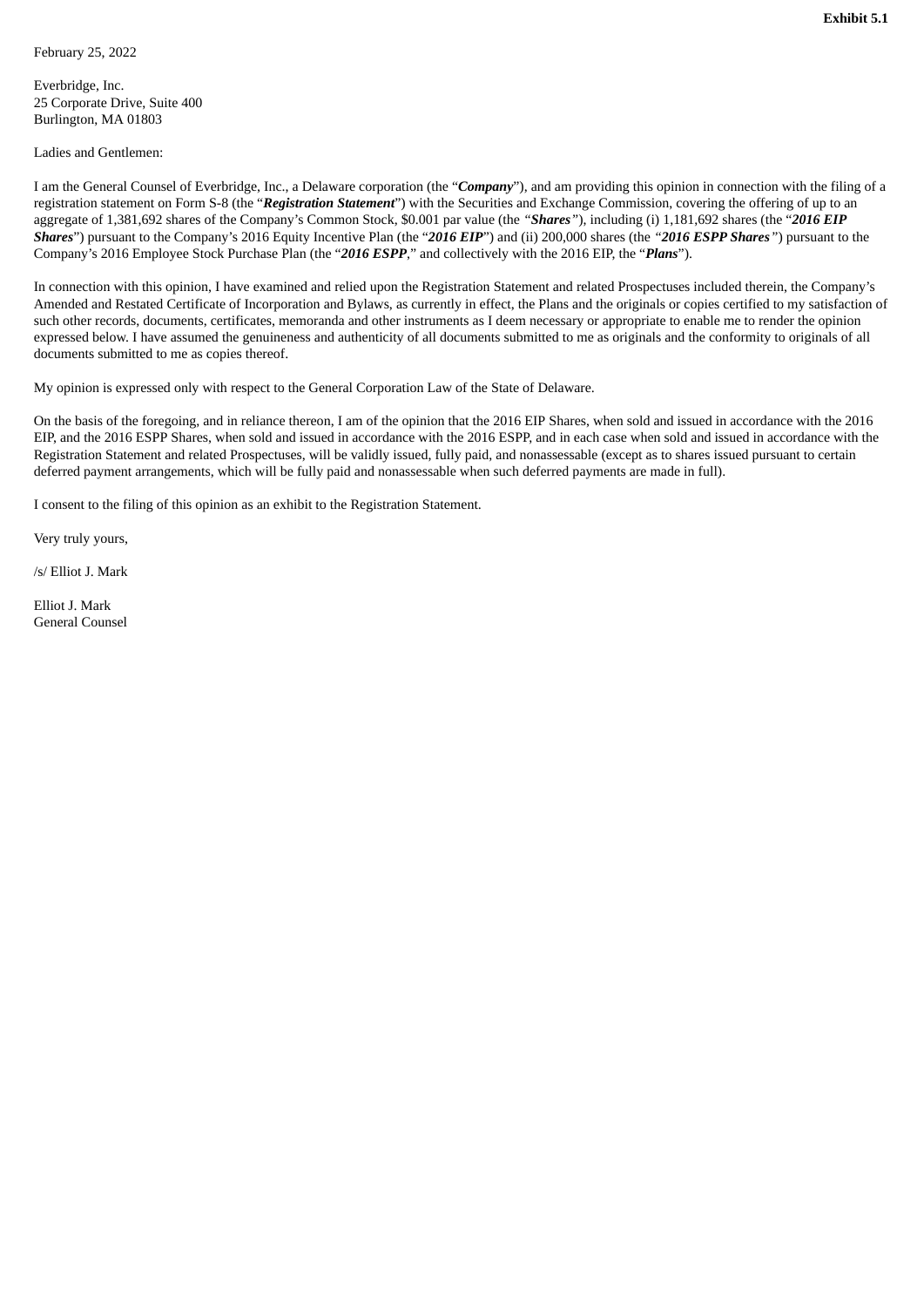#### **CONSENT OF INDEPENDENT REGISTERED PUBLIC ACCOUNTING FIRM**

<span id="page-4-0"></span>We consent to the incorporation by reference in the Registration Statement (Form S-8) pertaining to the 2016 Equity Incentive Plan and the 2016 Employee Stock Purchase Plan of Everbridge, Inc. of our reports dated February 25, 2022, with respect to the consolidated financial statements of Everbridge, Inc. and subsidiaries and the effectiveness of internal control over financial reporting of Everbridge, Inc. and subsidiaries included in its Annual Report (Form 10-K) for the year ended December 31, 2021, filed with the Securities and Exchange Commission.

/s/ Ernst & Young LLP

Boston, Massachusetts February 25, 2022